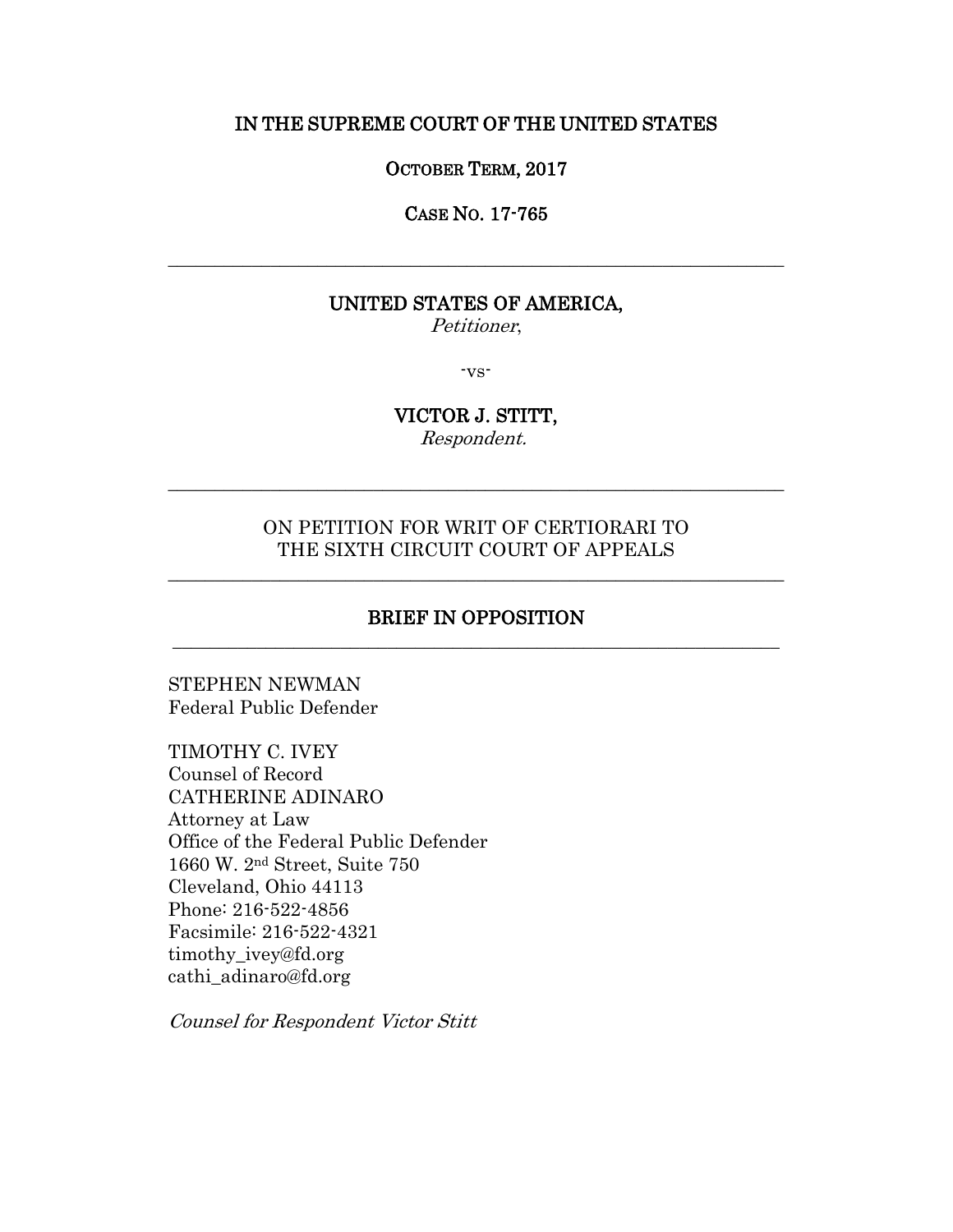## QUESTIONS PRESENTED FOR REVIEW

I. Whether burglary of a nonpermanent or mobile structure that is adapted or used for overnight accommodation can qualify as "burglary" under the Armed Career Criminal Act of 1984, 18 U.S.C. 924(e)(2)(B)(ii).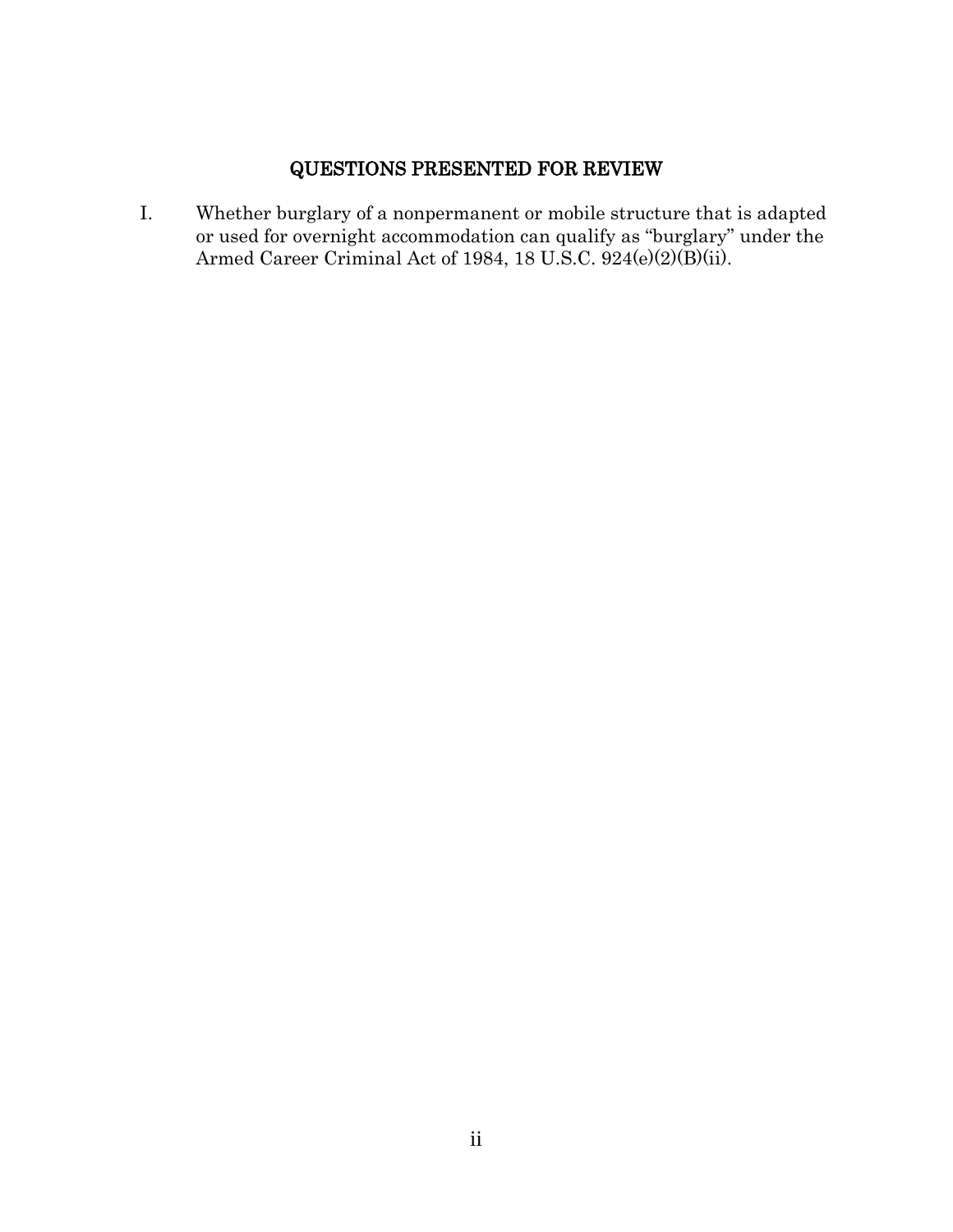# CORPORATE DISCLOSURE STATEMENT

Pursuant to this Court's Rule 29.6, Respondent provides that he is an individual.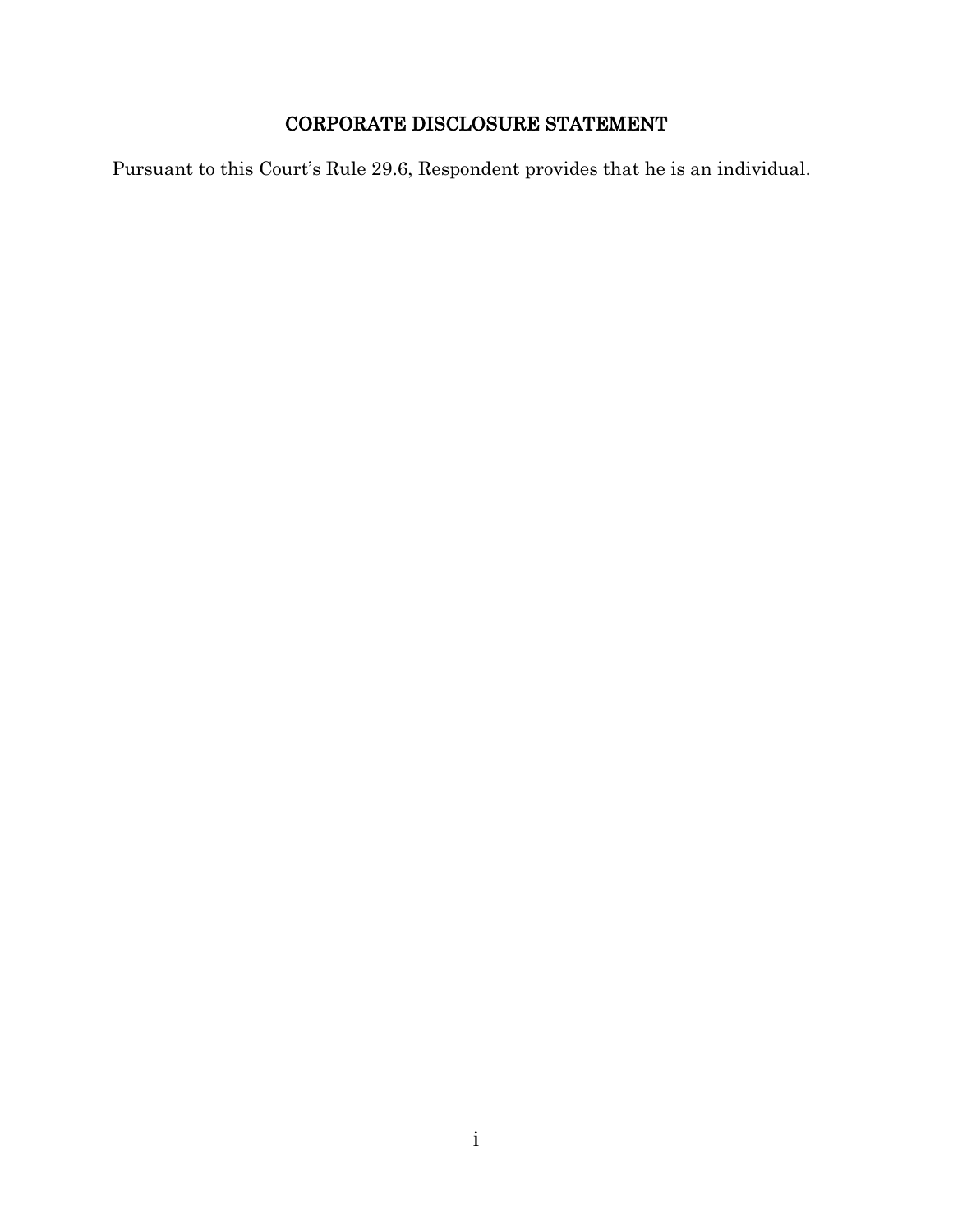| $I_{\cdot}$ | This Court has already defined generic burglary to exclude vehicles and |
|-------------|-------------------------------------------------------------------------|
| II.         |                                                                         |
| III.        |                                                                         |
| IV.         |                                                                         |
|             |                                                                         |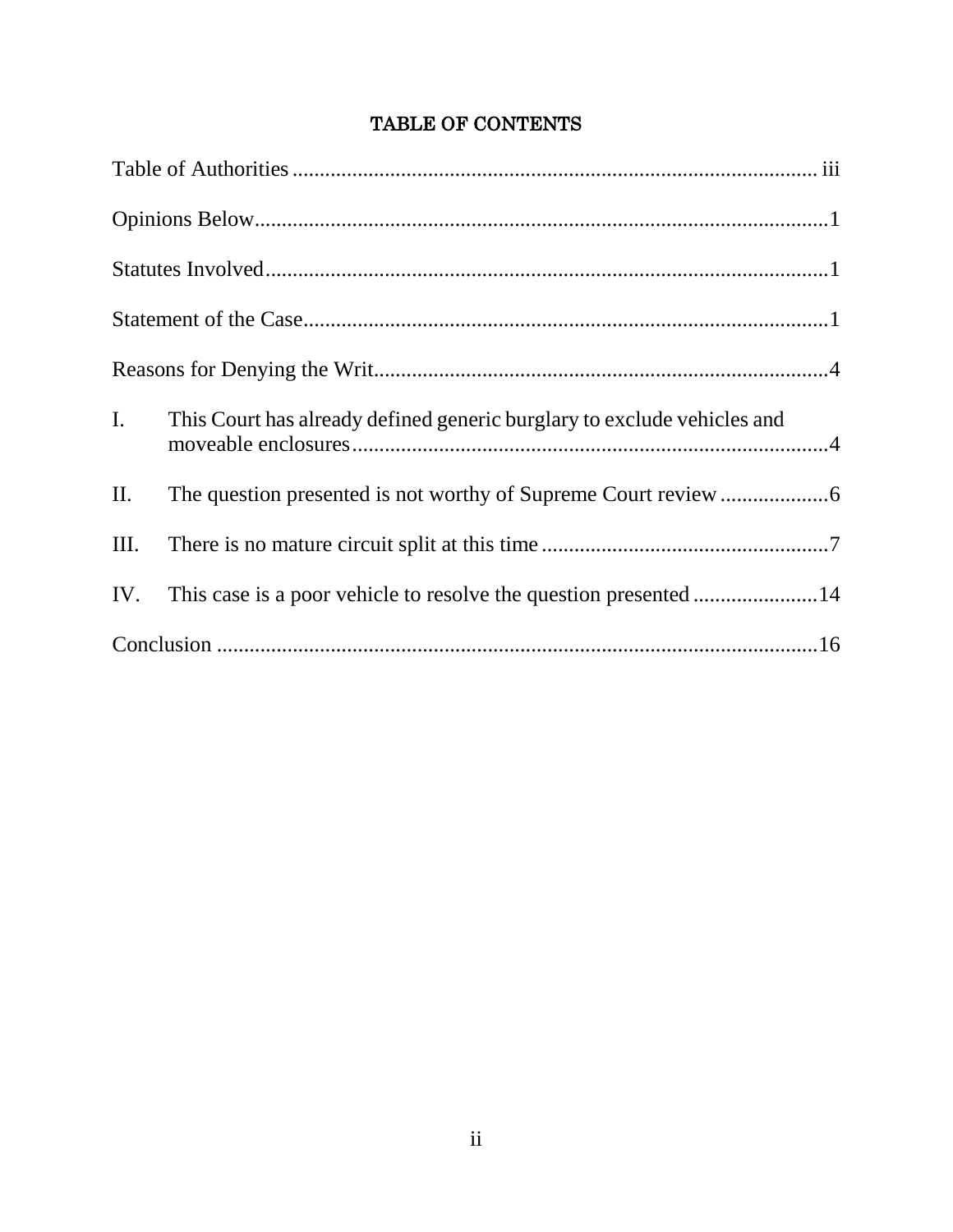## TABLE OF AUTHORITIES

| <b>Federal Cases</b>                                                  |  |
|-----------------------------------------------------------------------|--|
|                                                                       |  |
|                                                                       |  |
|                                                                       |  |
|                                                                       |  |
|                                                                       |  |
|                                                                       |  |
|                                                                       |  |
|                                                                       |  |
|                                                                       |  |
| Smith v. United States, __ F.3d __, 2017 WL 6350072 (7th Cir.         |  |
|                                                                       |  |
|                                                                       |  |
|                                                                       |  |
| United States v. Coleman, 655 F.3d 480 (6th Cir. 2011), cert. denied, |  |
| United States v. Grisel, 488 F.3d 844 (9th Cir. 2007) (en banc),      |  |
|                                                                       |  |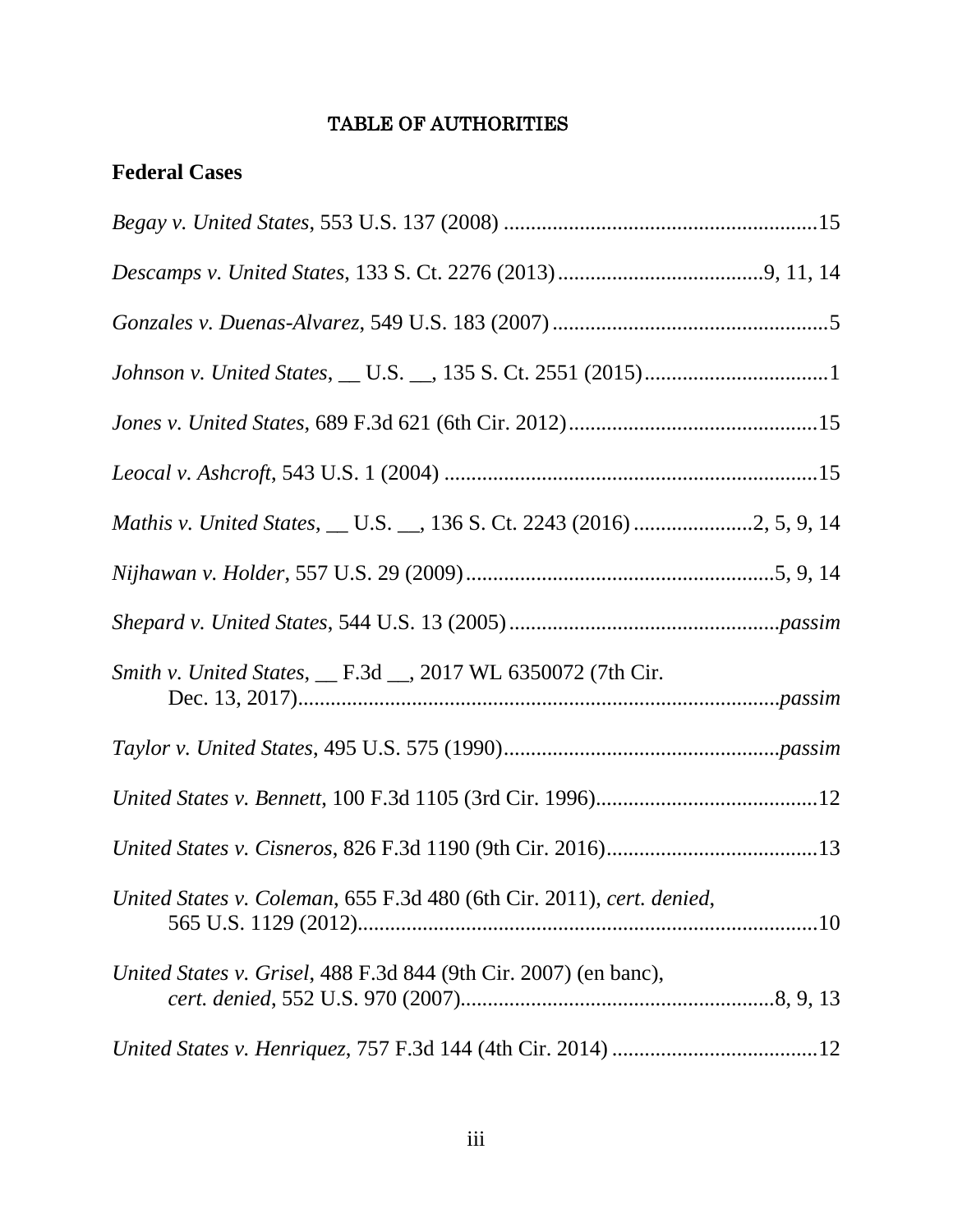| United States v. Herrold, 685 F. App'x 302 (5th Cir. 2017), en banc      |  |
|--------------------------------------------------------------------------|--|
|                                                                          |  |
|                                                                          |  |
|                                                                          |  |
| United States v. Moncrief, 356 F. App'x 11 (9th Cir. 2009)13             |  |
|                                                                          |  |
| United States v. Rainer, 616 F.3d 1212 (11th Cir. 2010), cert. denied,   |  |
| United States v. Scoville, 561 F.3d 1174 (10th Cir. 2009), cert. denied, |  |
|                                                                          |  |
|                                                                          |  |
| United States v. Spring, 80 F.3d 1450 (10th Cir, 1996), cert denied,     |  |
|                                                                          |  |
|                                                                          |  |
|                                                                          |  |

# **State Cases**

| State v. Adams, No. M1998-00468-CCA-R3-CD, 1999 WL 1179580 |  |
|------------------------------------------------------------|--|
|                                                            |  |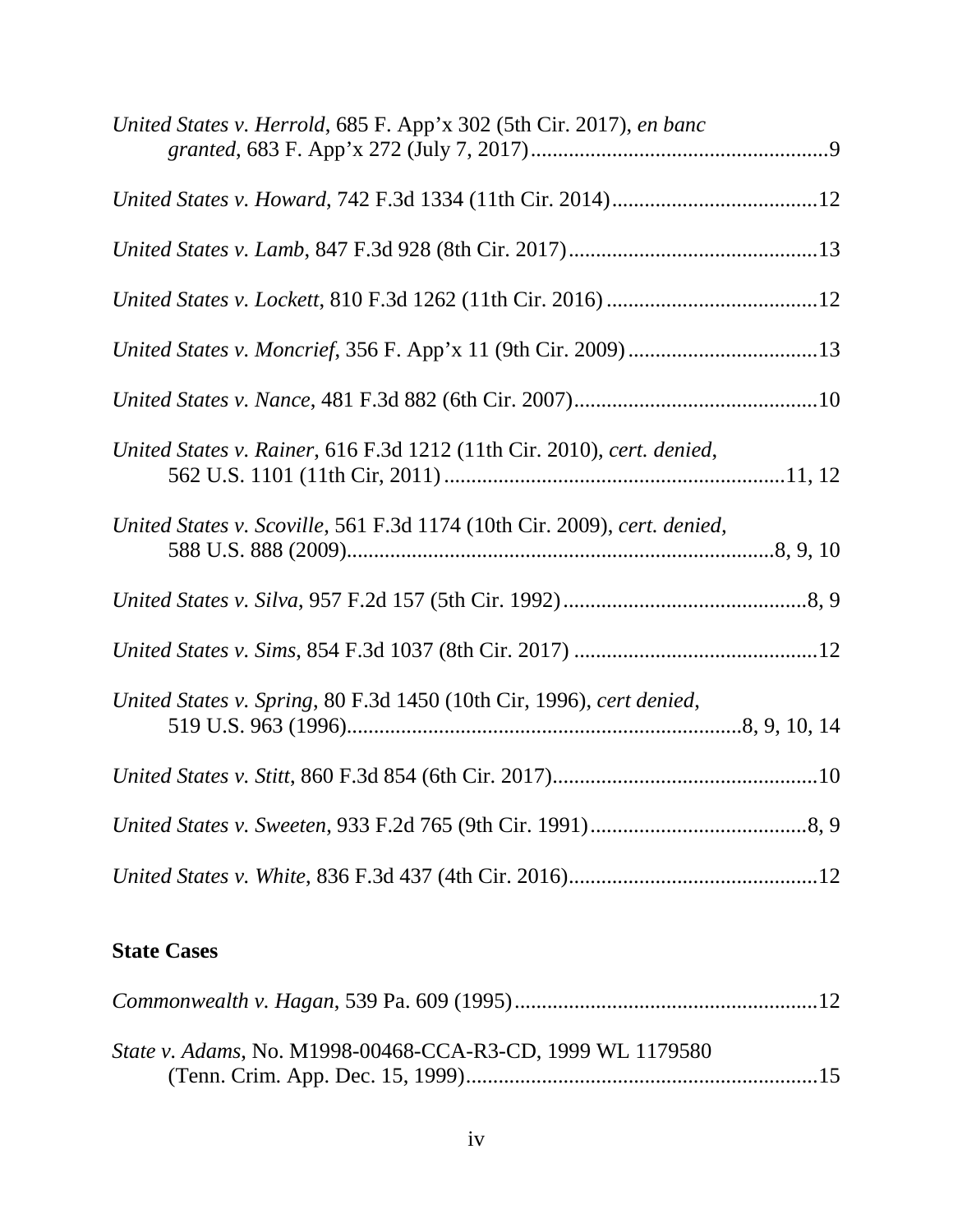| State v. Anderson, No. E2014-00661-CCA-R3-CD, 2015 Tenn. Crim. App.<br>LEXIS 538 (Tenn. Crim. App. June 29, 2015), appeal denied, |
|-----------------------------------------------------------------------------------------------------------------------------------|
| State v. Snipes, No. W2011-02161-CCA-R3-CD, 2013 WL 1557367                                                                       |
| <b>Federal Statutes</b>                                                                                                           |
|                                                                                                                                   |
|                                                                                                                                   |
|                                                                                                                                   |
| <b>State Statutes</b>                                                                                                             |
|                                                                                                                                   |
|                                                                                                                                   |
|                                                                                                                                   |
|                                                                                                                                   |
|                                                                                                                                   |
|                                                                                                                                   |
|                                                                                                                                   |

# **Additional Citations**

|--|--|--|--|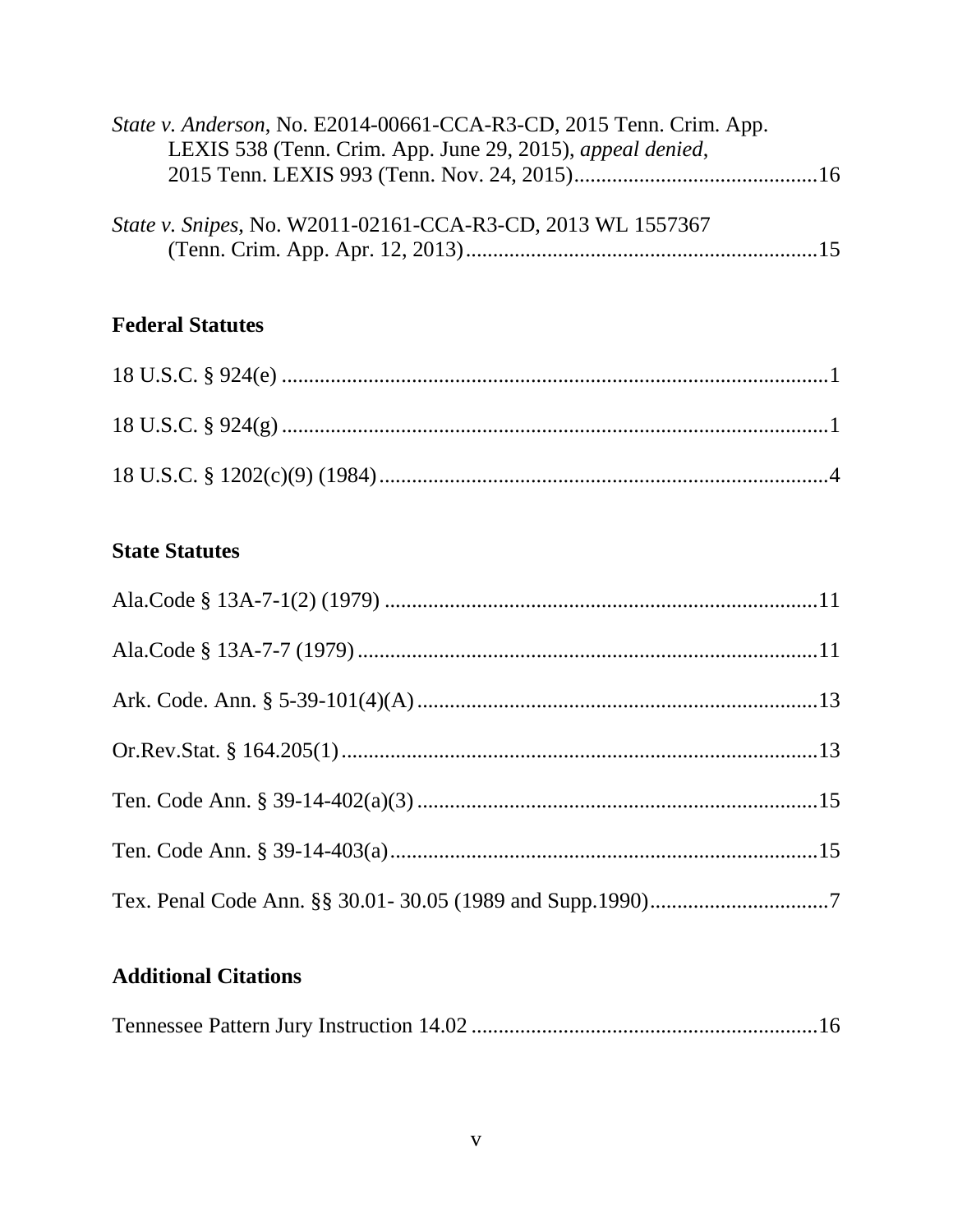#### OPINIONS BELOW

The en banc opinion of the Sixth Circuit Court of Appeals is reported at 860 F.3d 854, and reproduced at Pet. App. 1a-55a. The panel opinion from the Sixth Circuit Court of Appeals is found at 637 F. App'x 924 and reproduced at Pet. App. 56a-64a.

#### STATUTES INVOLVED

The relevant statutes are reproduced at Pet. App. 65a-80a.

#### STATEMENT OF THE CASE

Victor Stitt was convicted by jury of being a felon in possession of a firearm, in violation of 18 U.S.C. § 924(g). At sentencing, the district court found Mr. Stitt to have at least three prior convictions which qualified as violent felonies under the Armed Career Criminal Act ("ACCA"), 18 U.S.C. § 924(e). Having been classified as an ACCA, Mr. Stitt's statutory penalty for his offense increased from a ten-year maximum to a fifteen-year mandatory minimum term of incarceration. The district court sentenced Mr. Stitt to 290 months in prison and Mr. Stitt appealed. (Cert. Pet. App. at 57a-58a).

On appeal, Mr. Stitt argued that none of his prior convictions qualified as violent felonies under the ACCA. The government conceded this Court's decision in Johnson v. United States, \_ U.S. \_, 135 S. Ct. 2551 (2015), prohibited certain prior offenses from being qualifying predicates. Therefore, the issue on appeal was limited to whether Tennessee's aggravated burglary statute qualified as a violent felony under the ACCA statute. (Cert. Pet. App. at 62a). The Sixth Circuit, relying on its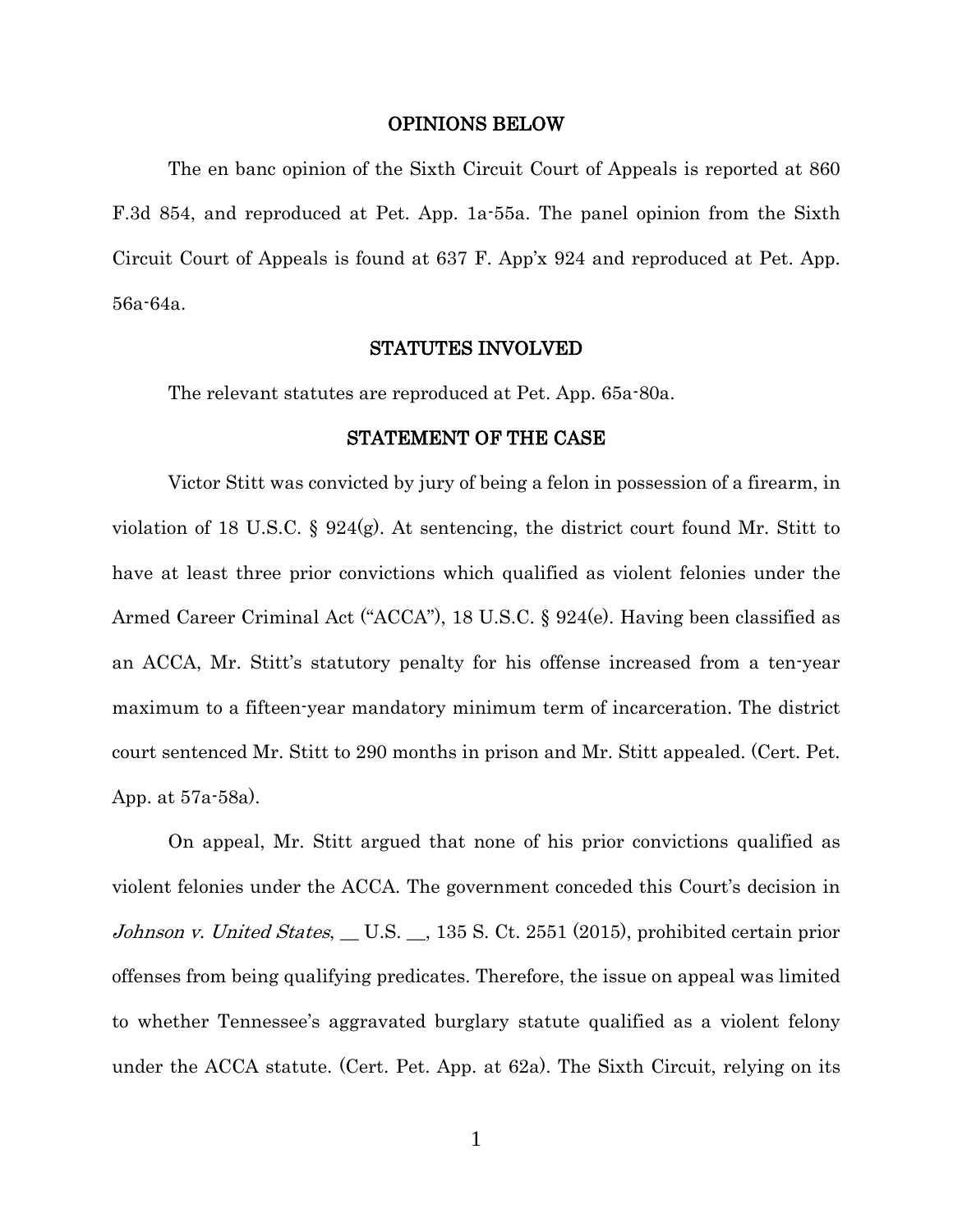own precedent, held Tennessee's aggravated burglary statute is categorically a violent felony under the ACCA's enumerated-offense clause. (Cert. Pet. App. at 64a).

Mr. Stitt filed a motion for a rehearing en banc, arguing an inter-circuit conflict. The Sixth Circuit had previously held Tennessee's aggravated burglary statute was categorically a violent felony but had "reached the opposite conclusion about Ohio's similarly worded burglary statute." (Cert. Pet. App. at 1a-2a). The Sixth Circuit granted Mr. Stitt's motion for a rehearing to resolve this conflict.

The government initially conceded Tennessee's aggravated burglary statute covered more places than "buildings or structures." It argued, however, that the aggravated burglary statute was divisible and therefore the modified categorical approach applied. While in the en banc briefing stage, this Court issued its decision in *Mathis v. United States*,  $\_\_$  U.S.  $\_\_$ ,136 S. Ct. 2243 (2016). The government then changed its position and argued Tennessee's aggravated burglary statute is not divisible but meets this Court's definition of "building or structure" because the vehicles and moveable enclosures are required to be adapted for overnight accommodations. (Cert. Pet. App. at 5a, fn. 1).

The majority of the Sixth Circuit rejected the government's position, finding "the government's arguments \* \* \* ignore the [Supreme] Court's clear and unambiguous language that 'building or other structure' excludes *all* things mobile or transitory." (Cert. Pet. App. at 8a) (emphasis in original). "[T]he Supreme Court has held fast to the distinction between vehicles and movable enclosures versus buildings and structures in every single post-Taylor decision." (Cert. Pet. App. at 6a).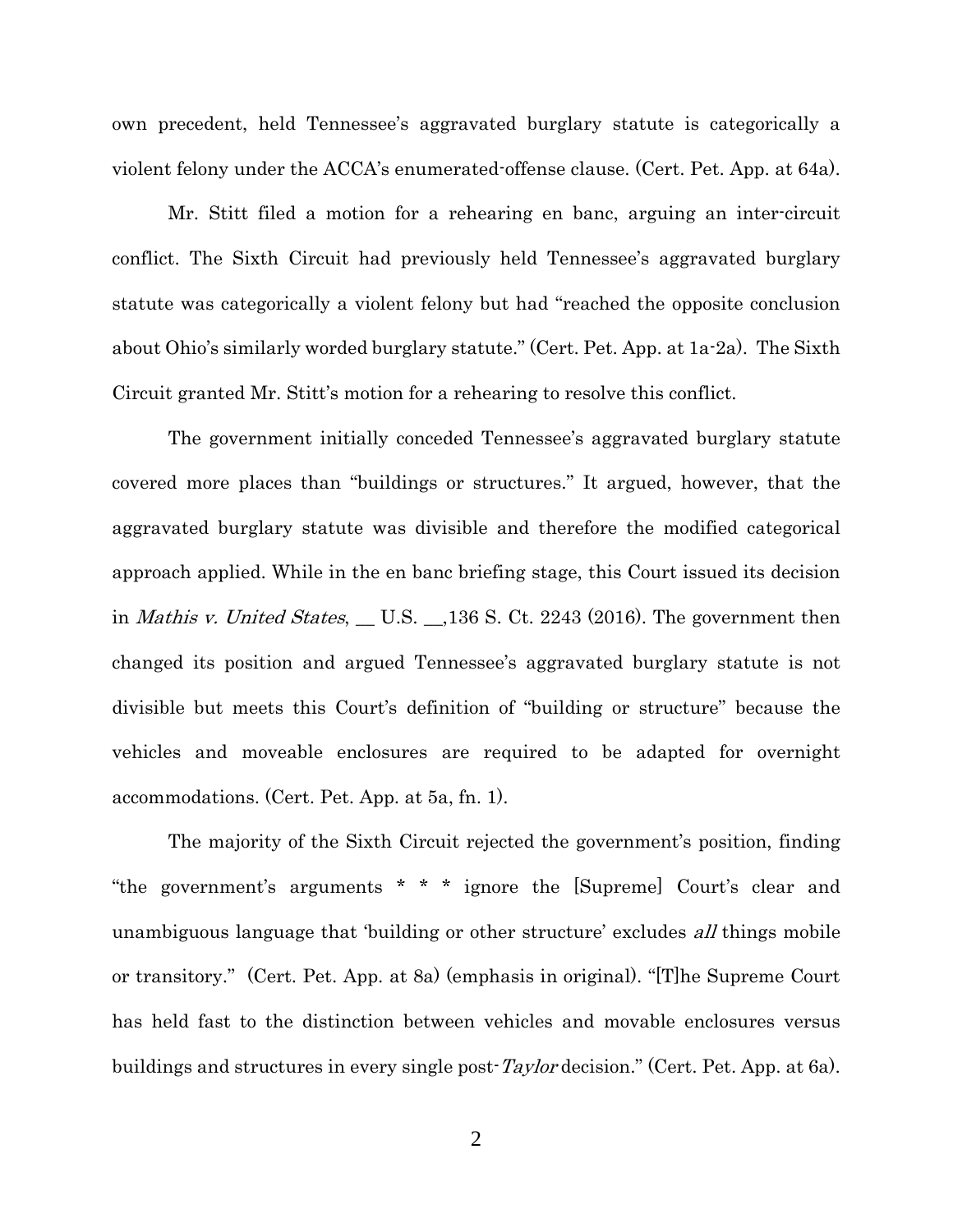"Th[is] Court's adherence to this distinction over the course of nearly thirty years persuade[d] [the Sixth Circuit] that the Court meant exactly what it said: vehicles and moveable enclosures fall outside the scope of generic burglary." (Cert. Pet. App. at 6a-7a).

The dissent concluded Tennessee's aggravated burglary statute fell within the generic definition of burglary because its locations "match the traditional meaning of 'dwelling" and that "Taylor tells us that burglary of a dwelling is always generic." (Cert. Pet. App. at 46a-47a). The majority and both concurring opinions rejected the dissent's rationale and conclude that *Taylor*, and its progeny, require the conclusion that Tennessee's aggravated burglary statute is broader than generic burglary. (Cert. Pet. App. at 1a-43a).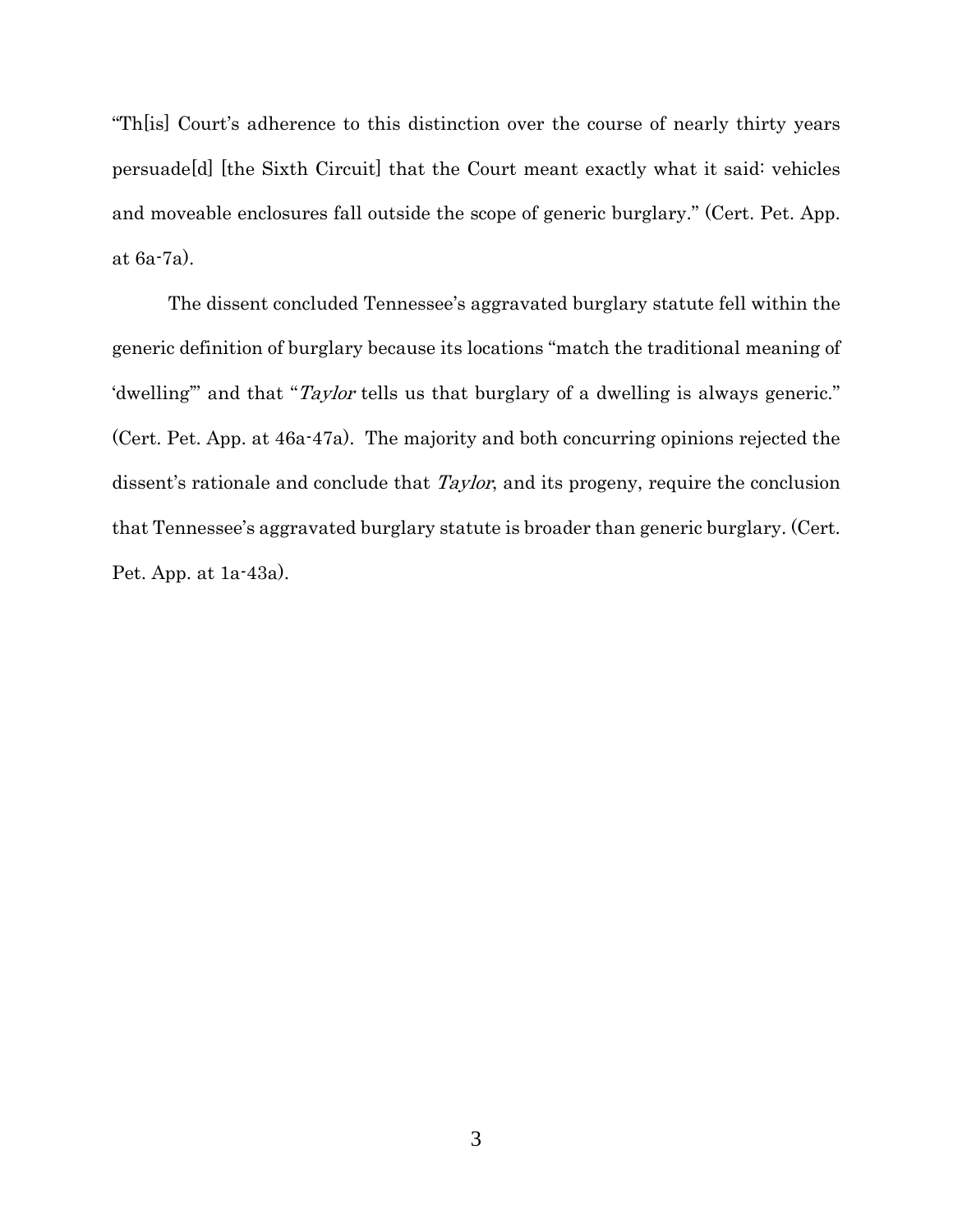#### REASONS FOR DENYING THE WRIT

### I. This Court has already defined generic burglary to exclude vehicles and moveable enclosures.

This Court should deny certiorari in this case because it has already defined generic burglary to exclude vehicles and moveable enclosures. Burglary under the Armed Career Criminal Act ("ACCA") was initially defined by statute. The ACCA of 1984 defined burglary as "any felony consisting of entering or remaining surreptitiously within a building that is the property of another with intent to engage in conduct constituting a Federal or State offense." Taylor v. United States, 495 U.S. 575, 581 (1990) (quoting 18 U.S.C. § 1202(c)(9) (1984)). In 1986, the ACCA was amended and the definition of burglary was deleted. Taylor, 495 at 582. In 1990, this Court was called upon to define burglary as used in the ACCA. Taylor, 495 U.S. 575.

In constructing the definition, this Court reviewed the ACCA's pre-1986 statutory definition of burglary, Congress' changes to the ACCA statute, the legislative history related to the 1986 amendment, and the "modern 'generic' view of burglary in a majority of the States' criminal codes at the time of the 1986 amendment." Taylor, 495 at 582-590. This Court noted, "the deletion of the 1984 definition of burglary may have been an inadvertent casualty of a complex drafting process." Taylor, 495 at 589-590. Nonetheless, the Court held that Congress intended the term burglary "in the generic sense," and that the generic meaning "is practically identical to the 1984 definition." Taylor, 495 at 598.

After discussing the traditional common law definition, the Model Penal Code, a prominent criminal law treatise, and various states' criminal codes, this Court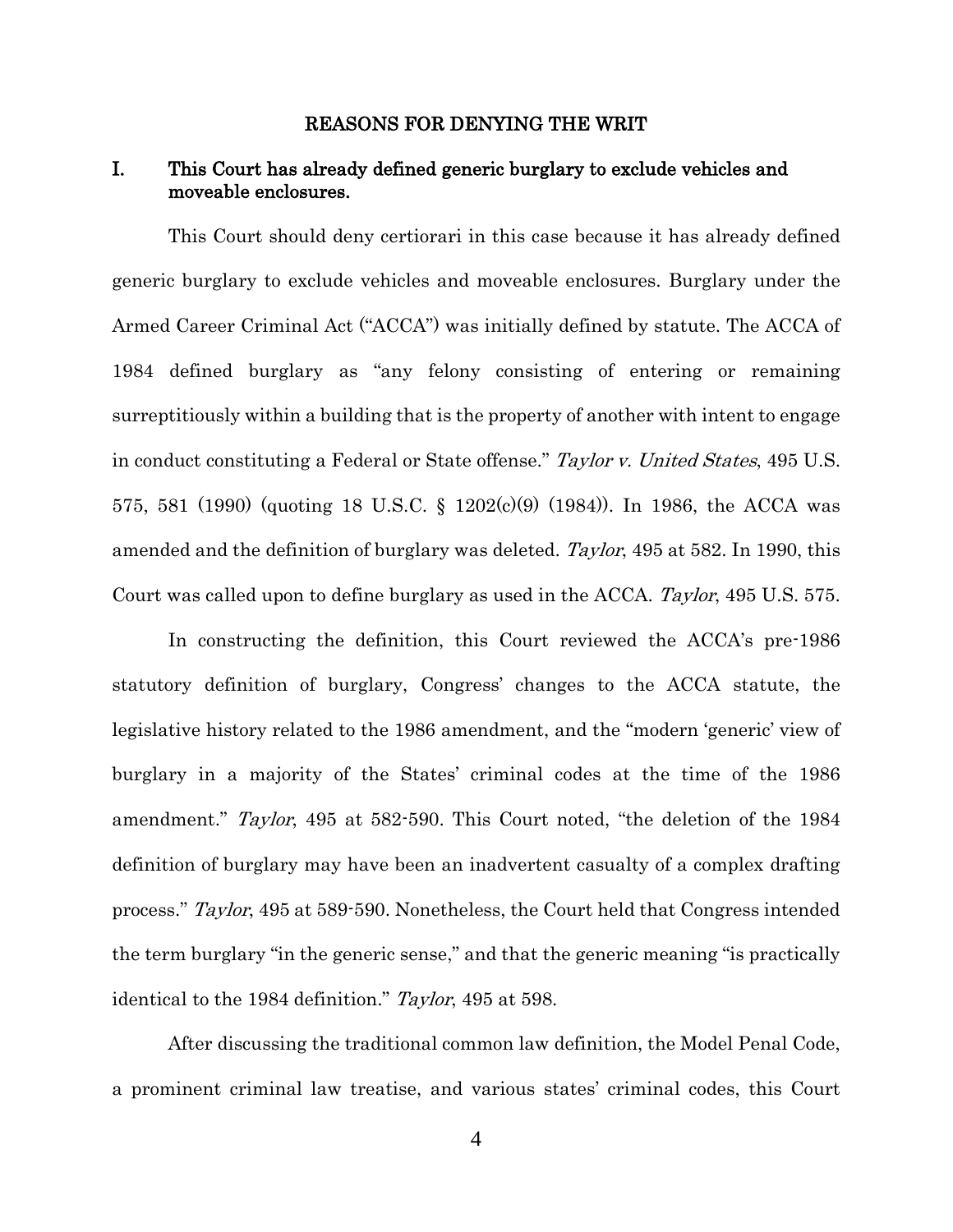defined generic burglary as "having the basic elements of unlawful or unprivileged entry into, or remaining in, a building or structure, with intent to commit a crime." Taylor, 495 at 592-599. The Court further held that burglary statutes that include places other than buildings, "such as automobiles and vending machines," are broader than generic burglary. Taylor, 495 at 599.

Throughout the years since *Taylor*, this Court has maintained the exclusion of vehicles and moveable enclosures from the definition of generic burglary. Mathis v. United States,  $\_\_$  U.S.  $\_\_$ , 136 S. Ct. 2243, 2250 (2016) (Iowa's burglary statute "covers more conduct than generic burglary" because it "reaches a broader range of places: 'any building, structure, [or] land, water, or air vehicle." (alteration in original) (citations omitted)); Nijhawan v. Holder, 557 U.S. 29, 35 (2009) (noting that "breaking into a building" would qualify as generic burglary, but breaking into a "vessel" would not); Gonzales v. Duenas-Alvarez, 549 U.S. 183, 186–87 (2007) (noting that Massachusetts defines burglary to include breaking into a vehicle, "which falls outside the generic definition of 'burglary,' for a car is not a 'building or structure'" (citations omitted)); Shepard v. United States, 544 U.S. 13, 15–16 (2005) ("The [ACCA] makes burglary a violent felony only if committed in a building or enclosed space ('generic burglary'), not in a boat or motor vehicle.").

The government argues that this Court must have meant to include vehicles and moveable enclosures that have been adapted for overnight accommodations in its definition of generic burglary because the "overwhelming majority of states included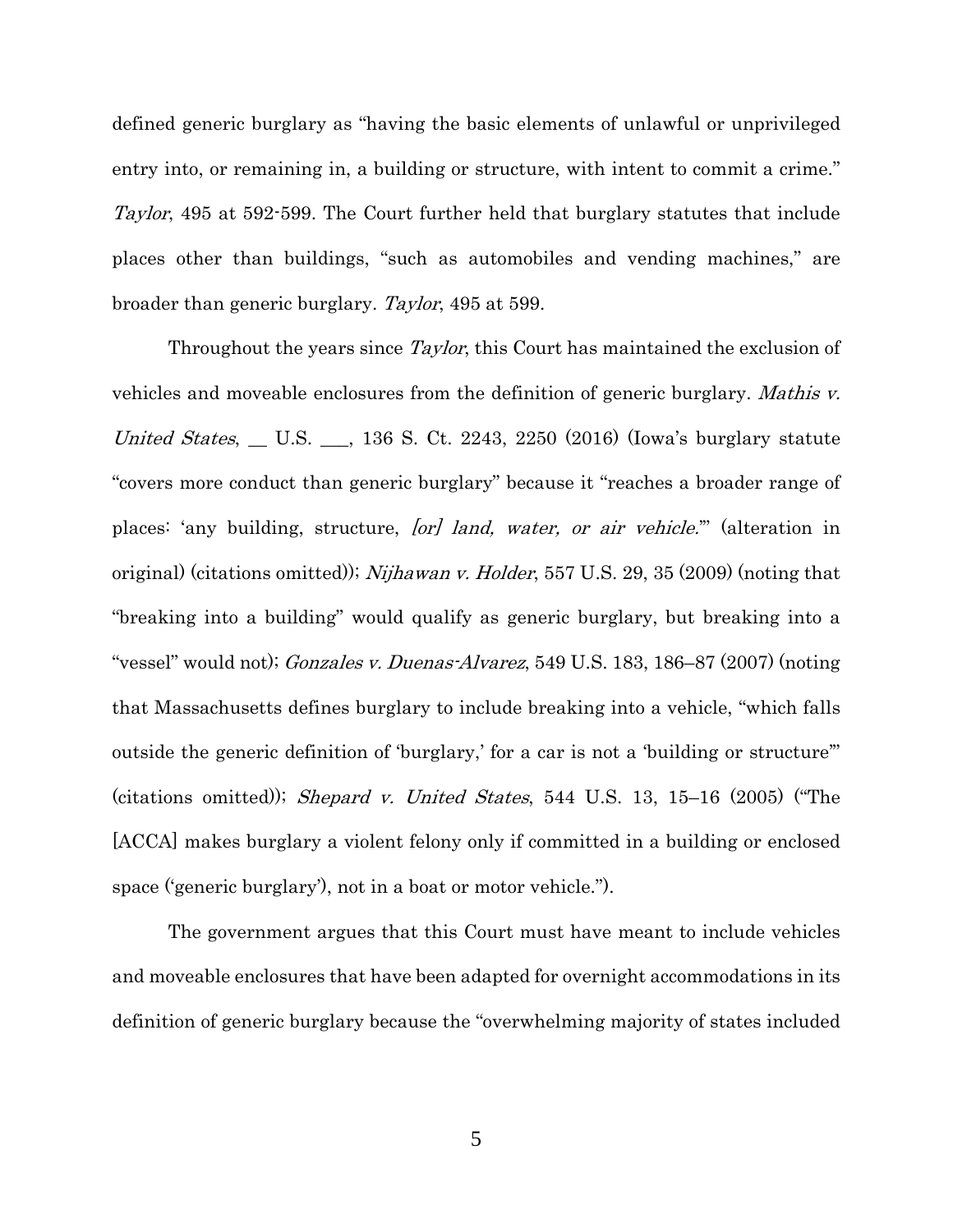vehicles and moveable enclosures in their burglary statutes." (Cert. Pet. at 6). This statement is misleading.

### II. The question presented is not worthy of Supreme Court review.

Assuming without conceding that the chart submitted by the government is an accurate recounting of state burglary statutes at the time Taylor was decided, (Cert. Pet. App. at 81a-97a), ruling in the government's favor on the issue presented would bring only a handful of states' burglary statues within the definition of generic burglary.

According to the government's chart, forty-four states include vehicles and/or moveable enclosures in their burglary statutes. However, the majority of those states do not limit the inclusion of vehicles and/or moveable enclosures to ones that are adapted for the overnight accommodation of persons. Nineteen states have burglary statutes that include vehicles and/or other moveable enclosures without any use limitation. [1](#page-12-0) Of the remaining twenty-five states, most include vehicles and/or moveable enclosures that have some other purposes, like carrying on a business,<sup>[2](#page-12-1)</sup> business transportation,<sup>[3](#page-12-2)</sup> where people assemble for the purposes of business,<sup>[4](#page-12-3)</sup> or are

 $\overline{a}$ 

<span id="page-12-0"></span><sup>1</sup> California, Connecticut, Delaware, Florida, Idaho, Kansas, Louisiana, Massachusetts, Nevada, New Mexico, Oklahoma, South Dakota, Wisconsin, Wyoming

<span id="page-12-1"></span><sup>2</sup> Alabama, Alaska, Arkansas, Colorado, Iowa, Missouri, Montana, New Hampshire, New Jersey,

New York, North Dakota, Oregon, Pennsylvania, Utah, Washington

<span id="page-12-2"></span><sup>3</sup> Arizona

<span id="page-12-3"></span><sup>4</sup> Arkansas, Kentucky, Iowa, Missouri, South Carolina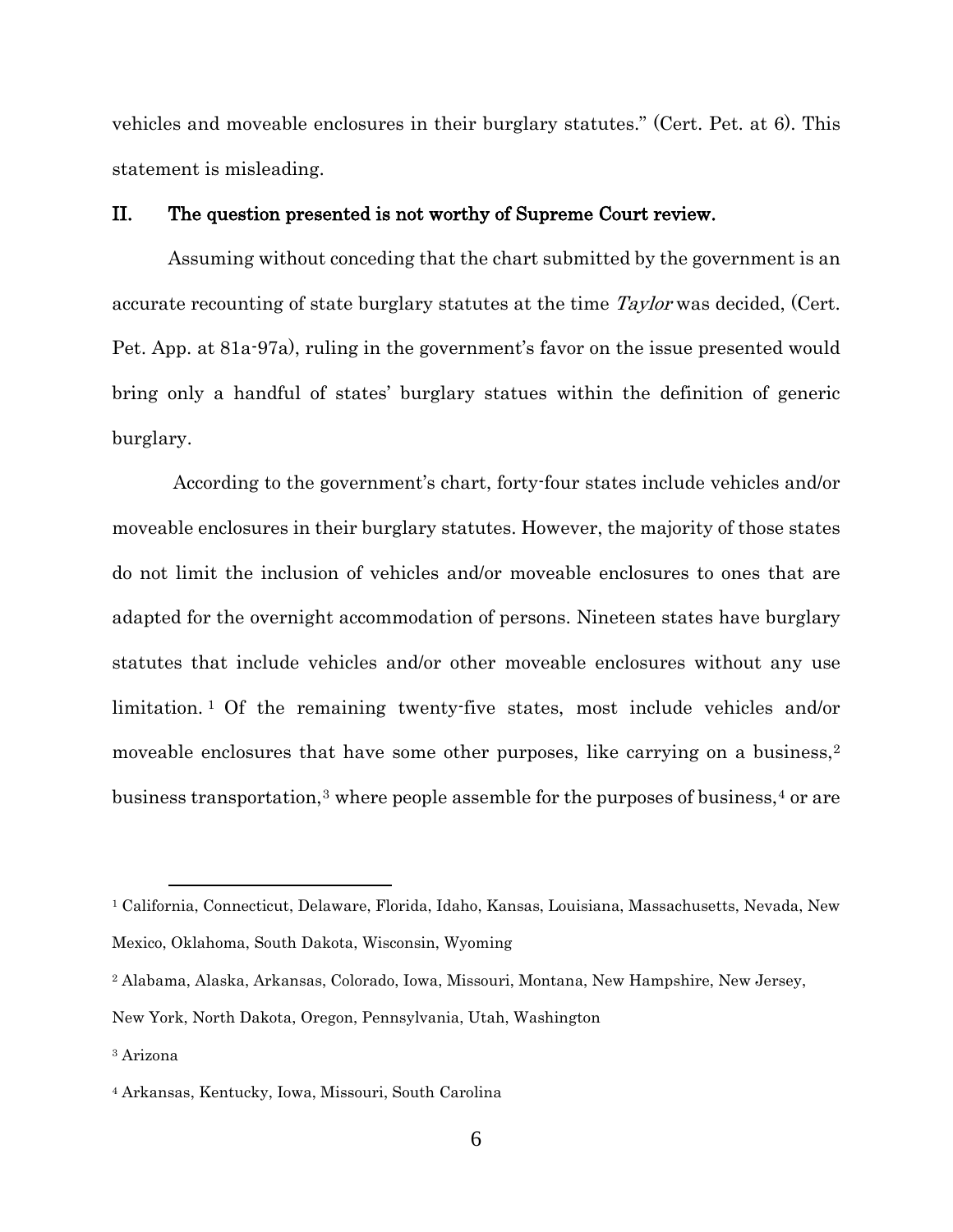used to store, transport, or sell goods or merchandise.<sup>[5](#page-13-0)</sup> In reality, only six states have statutes that would be included in the government's expanded definition of generic burglary.[6](#page-13-1) Thus, the government's argument that this Court must have meant to include vehicles and moveable enclosures that have been adapted for overnight accommodations in its definition of generic burglary because the "overwhelming majority of states included vehicles and moveable enclosures in their burglary statutes," is flawed. (Cert. Pet. at 6). The government's argument fails to recognize that the majority of states' burglary statutes do not limit the inclusion of vehicles and moveable structures to only those locations adapted for the overnight accommodations of persons.

Notably, one of the state statutes that may be included in the proposed expanded definition is Texas. Yet, this Court specifically reviewed Texas's burglary statutes when it held vehicles were outside the definition of generic burglary. Taylor, 495 at 591 (citing Tex. Penal Code Ann. §§ 30.01-30.05 (1989 and Supp. 1990)). Because this Court has already defined generic burglary to exclude vehicles and moveable enclosures, and has consistently maintained this definition throughout the seventeen years since *Taylor*, certiorari should be denied.

#### III. There is no mature circuit split at this time.

Additionally, the government's petition for certiorari in this case should be denied because there is no mature circuit split on this issue.

 $\overline{a}$ 

<span id="page-13-0"></span><sup>5</sup> Iowa, Mississippi, South Carolina, Washington

<span id="page-13-1"></span><sup>6</sup> Georgia, Hawaii, Maine, Minnesota, Texas, and West Virginia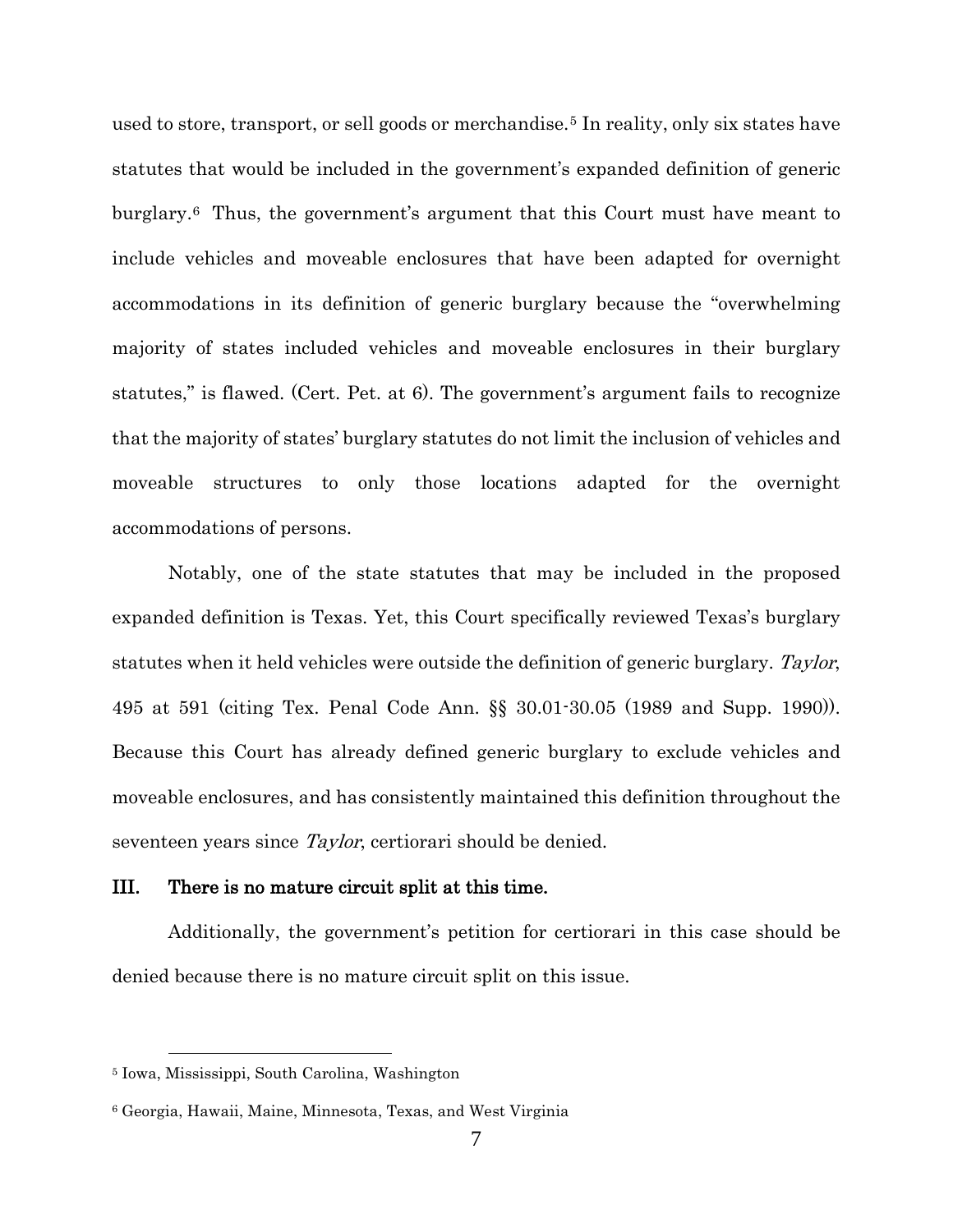In 1996, the Tenth Circuit held Texas's burglary of a habitation statute qualified as generic burglary. *United States v. Spring*, 80 F.3d 1450, 1461-62 (10th Cir. 1996), cert. denied, 519 U.S. 963 (1996). Texas, by statute, defined habitation as "a structure or vehicle that is adapted for the overnight accommodation of persons." Id. at 1462. The Tenth Circuit held that because the statute only covered vehicles adapted for the overnight accommodation of persons, it fell within this Court's definition of generic burglary as defined in Taylor. In reaching its conclusion, the Tenth Circuit relied entirely on two cases: United States v. Silva, 957 F.2d 157 (5th Cir. 1992), and United States v. Sweeten, 933 F.2d 765 (9th Cir. 1991). Sweeten is no longer good law and *Silva* has been called into question with the Fifth Circuit's recent grant of a rehearing en banc. Additionally, the Tenth Circuit's *Spring* decision is inconsistent with its decision in *United States v. Scoville*, 561 F.3d 1174 (10th Cir. 2009), cert. denied, 588 U.S. 888 (2009).

The Ninth Circuit overruled Sweeten in United States v. Grisel, 488 F.3d 844, 851, fn. 5 (9th Cir. 2007) (en banc), cert. denied, 552 U.S. 970 (2007). In Grisel, the Ninth Circuit conducted a thorough review of this Court's decision in Taylor and recognized that "*Taylor* jettisoned analyzing the use of an object in favor of analyzing the *nature* of the object when it adopted an express definition of burglary that is limited to the breaking and entering of building \* \* \* ." Id. Unlike in Sweeten, the Ninth Circuit had the benefit of *Shepard v. United States*, 544 U.S. 13 (2005), when it decided Grisel. In Shepard, this Court reiterated that the Armed Career Criminal Act "makes burglary a violent felony if committed in a building or enclosed space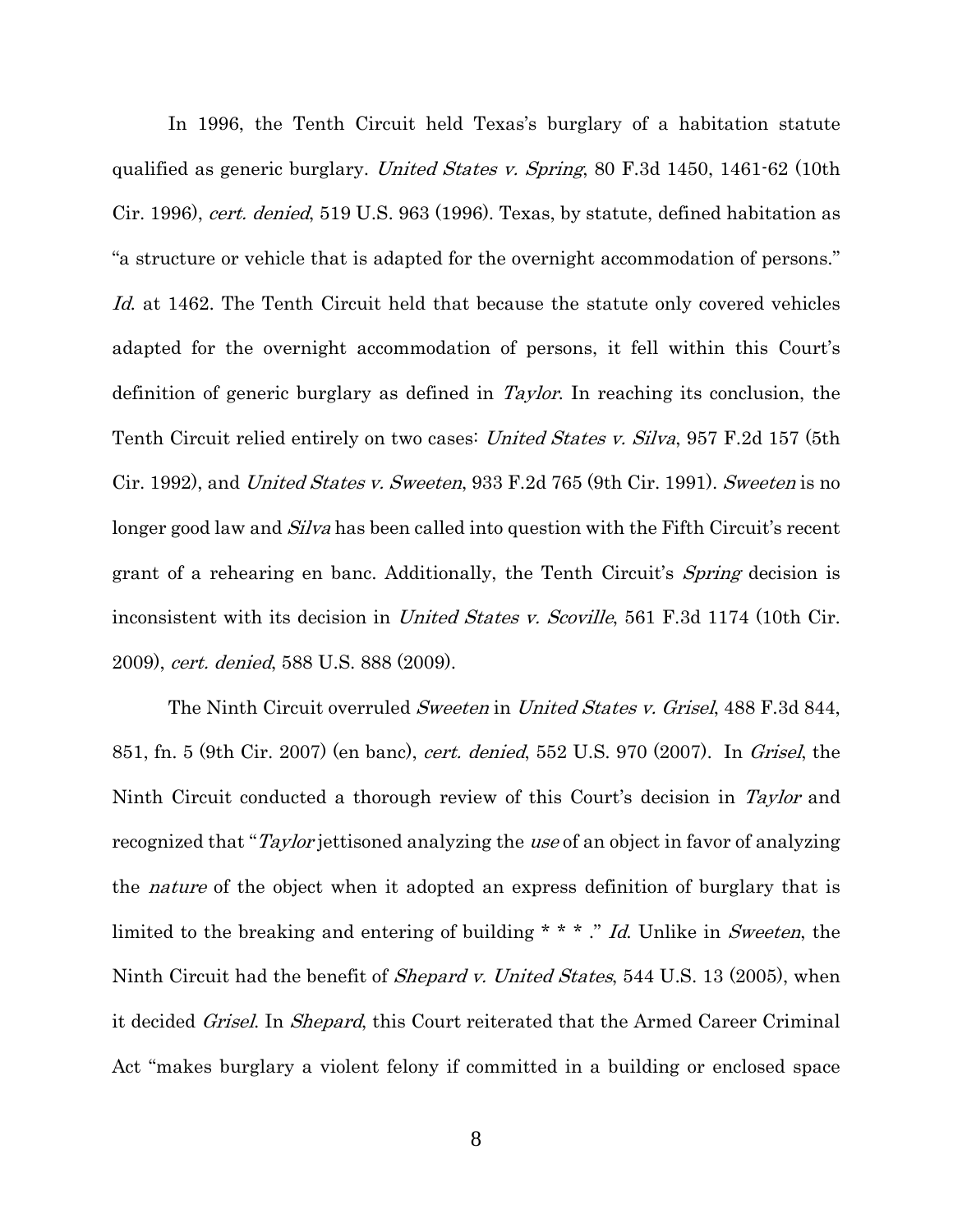('generic burglary'), not in a boat or motor vehicle." *Shepard*, 544 U.S. at 15-16. *Grisel* is the controlling law in the Ninth Circuit and is in line with the Sixth Circuit's decision in Stitt.

Additionally, the Fifth Circuit has recently granted a rehearing en banc in United States v. Herrold, 685 F. App'x 302 (5th Cir. 2017), reh'g en banc granted, 693 F. App'x 272 (July 7, 2017). The issue presented for rehearing is whether Texas's burglary of a habitation is a generic burglary and a qualifying predicate for the ACCA. (No. 14-11317, Splmt En Banc Brief Dkt. 00514109999). This is the same Texas burglary statute at issue in *Silva, Spring*, and Sweeten. Thus, the Fifth Circuit's decision to grant a rehearing en banc in Herrold raises the question of whether *Silva* remains good law.

Without *Sweeten* and *Silva*, the Tenth Circuit's decision in *Spring* is without support. *Spring* was decided in 1996, prior to this Court's decisions in *Shepard*, Nijhawan, Duenas-Alvarez, Descamps, and Mathis. Moreover, Spring is in conflict with another case from the Tenth Circuit. In 2009, the Tenth Circuit issued a decision in United States v. Scoville, 561 F.3d 1174 (10th Cir. 2009), cert. denied, 588 U.S. 888 (2009). The court's analysis in Scoville conflicts with Spring.

In *Scoville*, the Tenth Circuit held, "*Taylor* instructs that a statute that includes structures 'such as automobiles and vending machines, other than buildings' is broader than generic burglary." Id. at 1177. The issue presented in *Scoville* was whether Ohio's burglary statute was within the generic definition. Ohio burglary included "houses, buildings, vehicles, and other structures that are occupied as a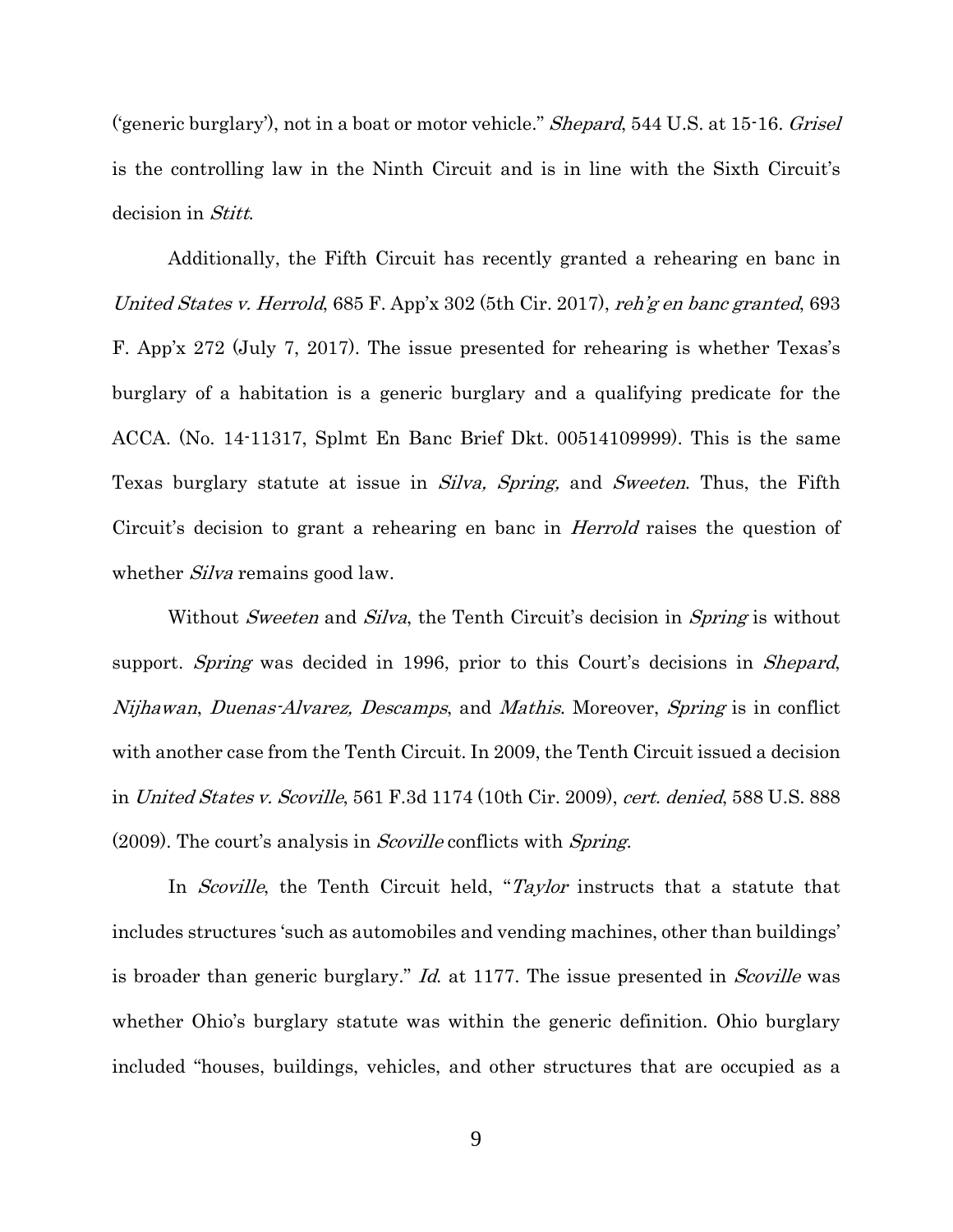dwelling or habitation, that are adapted for the overnight accommodation of persons, or in which a person is present or likely to be present." Id. at 1179. The Tenth Circuit held Ohio's third-degree burglary statute was broader than generic burglary as defined in *Taylor. Id.* at 1179. *Scoville* and *Spring* create an intra-circuit conflict, and should be addressed by the Tenth Circuit.

The Sixth Circuit recently corrected an intra-circuit split on the same issue. In Coleman, the Sixth Circuit held, "Ohio's third-degree burglary statute sweeps more broadly than generic burglary because it 'include[es] places, such as automobiles and vending machines, other than buildings." United States v. Coleman, 655 F.3d 480, 482 (6th Cir. 2011), cert. denied, 565 U.S. 1129 (2012). Ohio's third-degree burglary covered locations "maintained as a permanent or temporary dwelling," "occupied as the permanent or temporary habitation of any person," was "specially adapted for the overnight accommodations of any person," or where "any person is present or likely to be present." Id. at 482. The analysis in Coleman conflicted with the Sixth Circuit's analysis of Tennessee's aggravated burglary statute. See, e.g., United States v. Nance, 481 F. 3d 882 (6th Cir. 2007). The Sixth Circuit accepted *Stitt* en banc to correct this intra-circuit conflict. See United States v. Stitt, 860 F.3d at 854 (6th Cir. 2017). The Sixth Circuit now consistently holds that burglary statutes that include vehicles and moveable enclosures are outside the definition of generic burglary, even if the statutes require the various locations to be adapted for the overnight accommodations. See Stitt, 860 F.3d 854 at 857-861.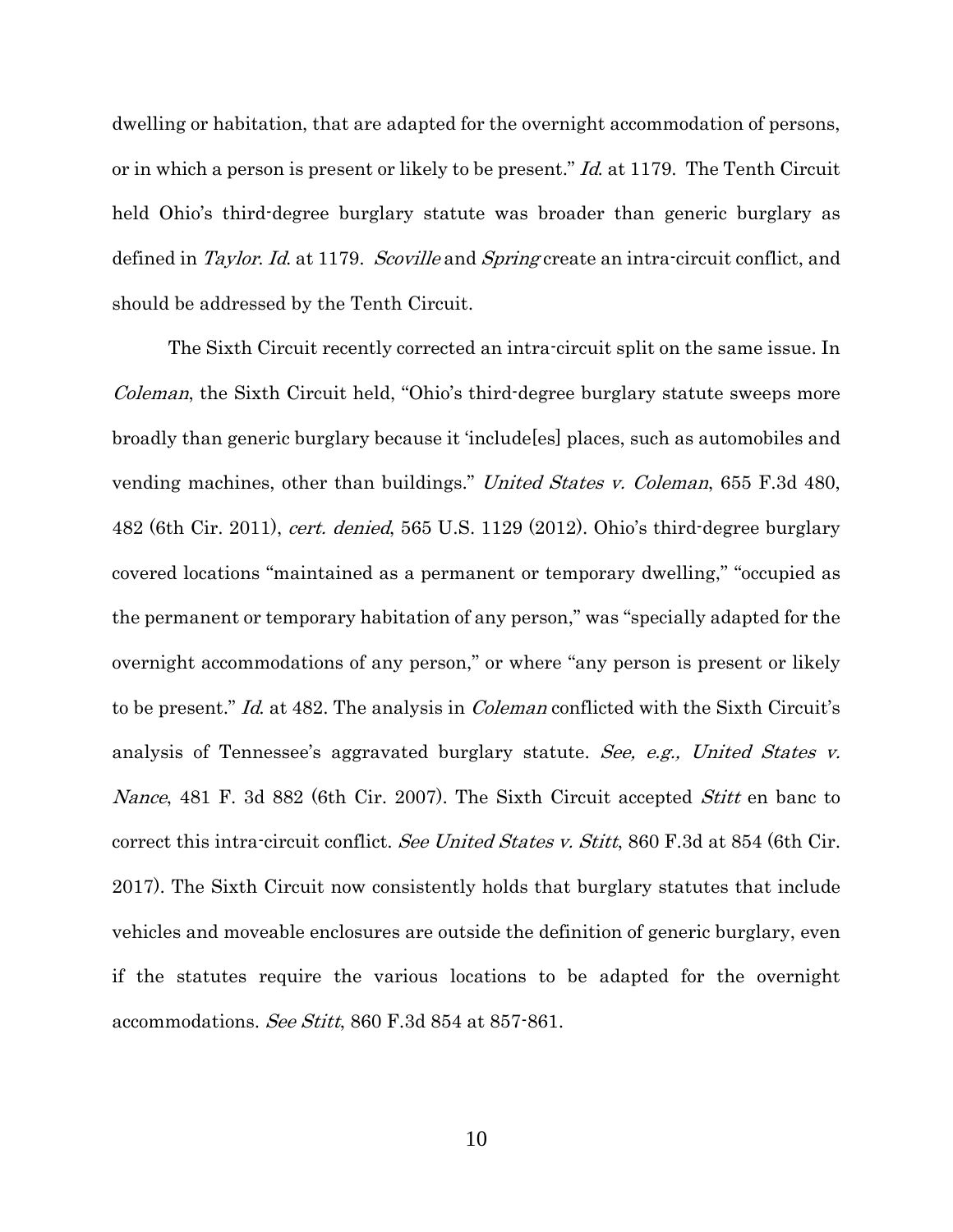Despite having numerous opportunities to do so, this Court has never reframed the definition of generic burglary to look at the intended use of the location and the majority of the Circuits have consistently followed suit. The Third, Fourth, Sixth, Eighth, Ninth, and Eleventh Circuits hold that the "definitional focus is on the nature of the property or place, not the nature of its use at the time of the crime." United States v. Rainer, 616 F.3d 1212, 1215 (11th Cir. 2010), cert. denied 562 U.S. 1161 (2011), abrogated by Descamps v. United States, 133 S. Ct. 2276 (2013).

In Rainer, the Eleventh Circuit held Alabama's third-degree burglary statute was broader than generic burglary. This burglary statute provided that: "[a] person commits the crime of burglary in the third degree if he knowingly enters or remains unlawfully in a building with intent to commit a crime therein." Rainer, 616 F.3d at 1214 (citing Ala.Code § 13A-7-7 (1979)). Alabama law defined "building" to include vehicles, aircraft, or watercraft if those objects were used "for the lodging of persons or carrying on business therein." Rainer, 616 F.3d at 1215 (citing Ala.Code § 13A-7- 1(2) (1979)). The government argued, "that the definition's conditional clause narrows the burglary statute's sweep to generic burglary." Id. at 1215.

The Eleventh Circuit rejected this argument and held "[t]he conditional clause does not limit the statute's sweep to generic burglary." Id. at 1215.

Even if used "for the lodging of persons or carrying on business therein," see Ala.Code  $\S$  13A-7-1(2) (1979), vehicles, aircraft, and watercraft are not "building[s] or structure[s]" in the generic burglary sense. See Taylor, 495 U.S. at 599-600; Shepard, 544 U.S. at 15-16. The definitional focus is on the nature of the property or place, not on the nature of its use at the time of the crime.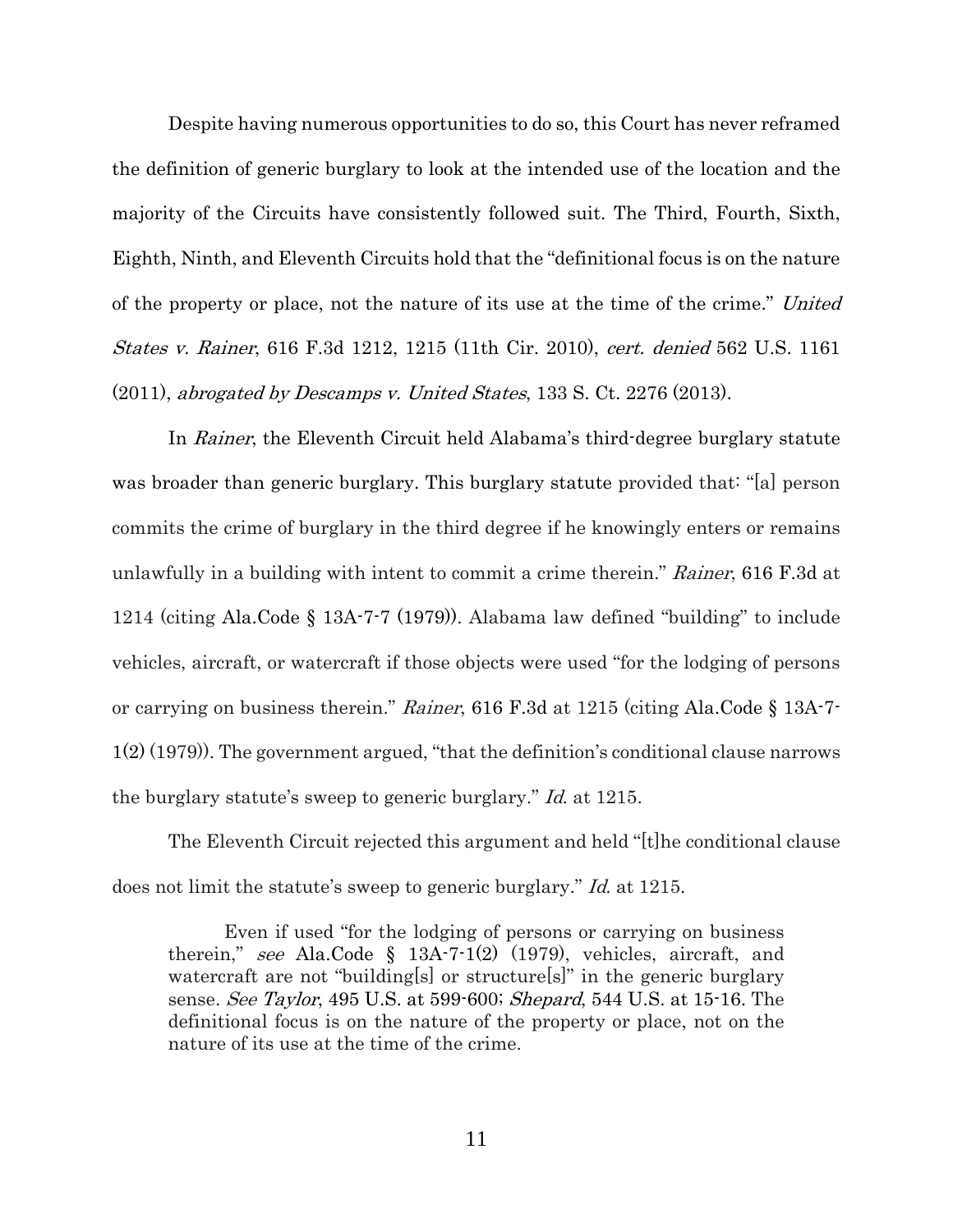Rainer, 616 F.3d at 1215. See also United States v. Lockett, 810 F.3d 1262 (11th Cir. 2016) (holding South Carolina's burglary of a "dwelling" is not generic burglary because it covers boats and vehicles); United States v. Howard, 742 F.3d 1334, 1347- 1349 (11th Cir. 2014) (finding Alabama's third degree burglary statute non-generic and indivisible).

The Third Circuit has held that the inclusion of vehicles in a burglary statute, even if the vehicles are adapted for the overnight accommodations or for business, makes the statute broader than generic burglary. United States v. Bennett, 100 F.3d 1105, 1109 (3rd Cir. 1996). "The inclusion of 'any vehicle' in the statute demonstrates that the legislature did not intend to limit this statute to buildings." Id. (quoting Commonwealth v. Hagan, 539 Pa. 609, 654 (1995)).

The Fourth Circuit rejected the government's argument that Maryland's firstdegree burglary statute qualified as a generic burglary because it only included places where a person resides and sleeps. United States v. Henriquez, 757 F.3d 144, 149 (4th Cir. 2014). The Fourth Court held that because "there is a realistic probability that Maryland's statute covers burglaries of motor vehicles or boats-places that the United States Supreme Court has expressly excluded from generic burglary," the statute swept more broadly than generic burglary. Id. at 146. See also United States v. White, 836 F.3d 437 (4th Cir. 2016) (West Virginia's burglary of a dwelling house is not generic burglary because it includes self-propelled motor homes.).

The Eighth Circuit has held that Arkansas's burglary of a "residential occupiable structure" is not a generic burglary. United States v. Sims, 854 F.3d 1037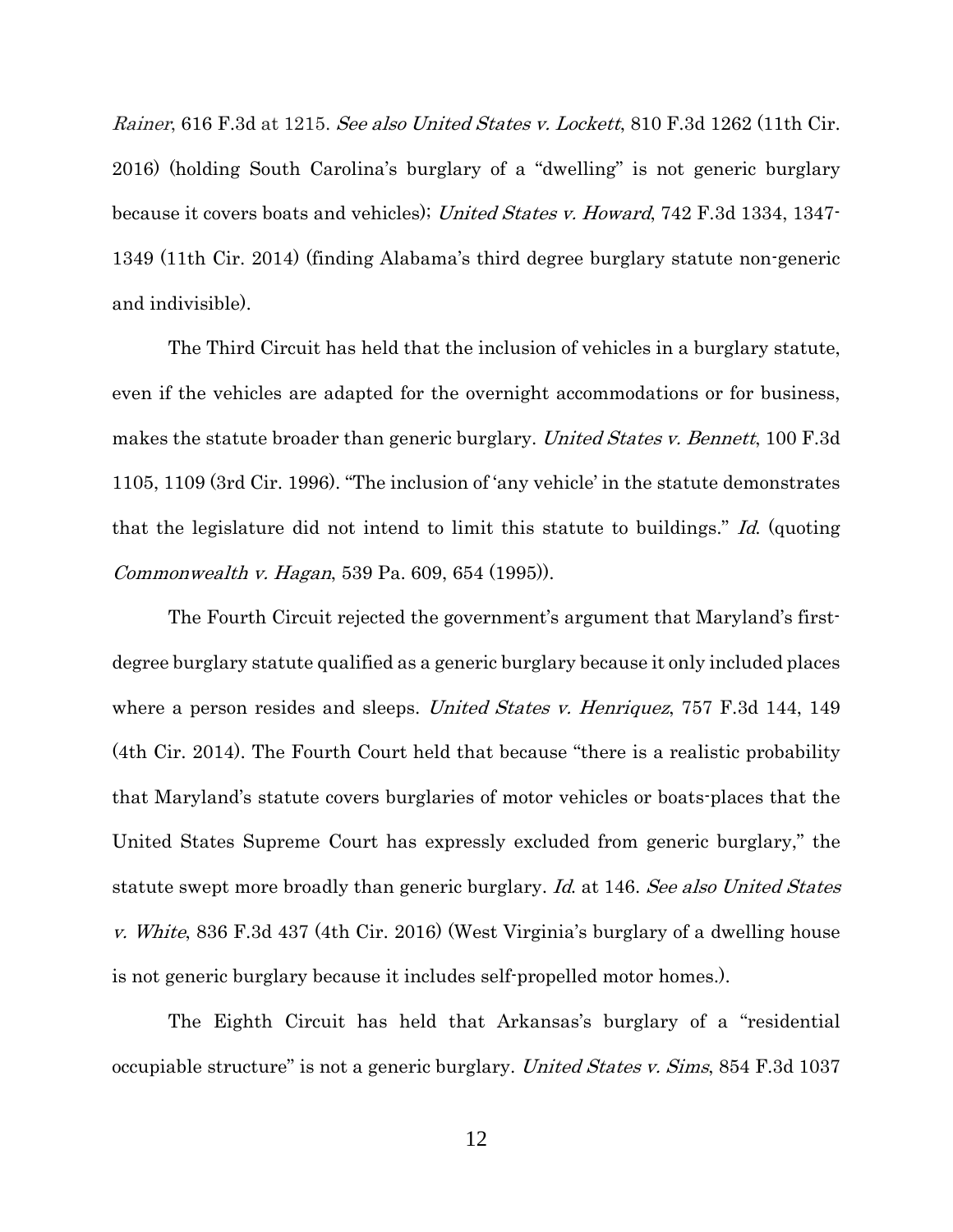(8th Cir. 2017). Under Arkansas state law, a "'[r]esidential occupiable structure' means a vehicle, building, or other structure: (i) [i]n which any person lives; or (ii) [t]hat is customarily used for overnight accommodation of a person whether or not a person is actually present." Id. at 1039 (quoting Ark. Code Ann.  $\S 5\text{-}39\text{-}101(4)(A)$ ). See also United States v. Lamb, 847 F.3d 928 (8th Cir. 2017) (holding Wisconsin's burglary of a motor home, whether or not someone was living in the motor home, is broader than generic burglary).

The Ninth Circuit, sitting en banc, held that Oregon's second-degree burglary is broader than generic burglary because it covers non-buildings. *Grisel*, 488 F.3d at 850. "Under Oregon law, '[b]uilding,' in addition to its ordinary meaning, includes any *booth*, *vehicle*, *boat*, *aircraft* or other structure adapted for overnight accommodation of person or for carrying on business therein. Or.Rev.Stat. § 164.205(1) (emphasis added)." Grisel, 488 F.3d at 850 (internal citations omitted). Oregon courts have held the term building includes "a semi-truck trailer being used to collect charitable donations" and "a fishing vessel." Id. at 850-851. "Trailers and boats are not buildings in the ordinary sense of the word – they are not constructed edifices intended for use in one place." *Id.* at 851. The majority of the Ninth Circuit rejected the argument that non-buildings adapted for the overnight accommodation of persons qualifies as generic burglary. Id. at 851, fn. 5. See also United States v. Cisneros, 826 F.3d 1190 (9th Cir. 2016). The Ninth Circuit has also held that Tennessee's aggravated burglary statute is broader than generic burglary. United States v. Moncrief, 356 F. App'x 11 (9th Cir. 2009).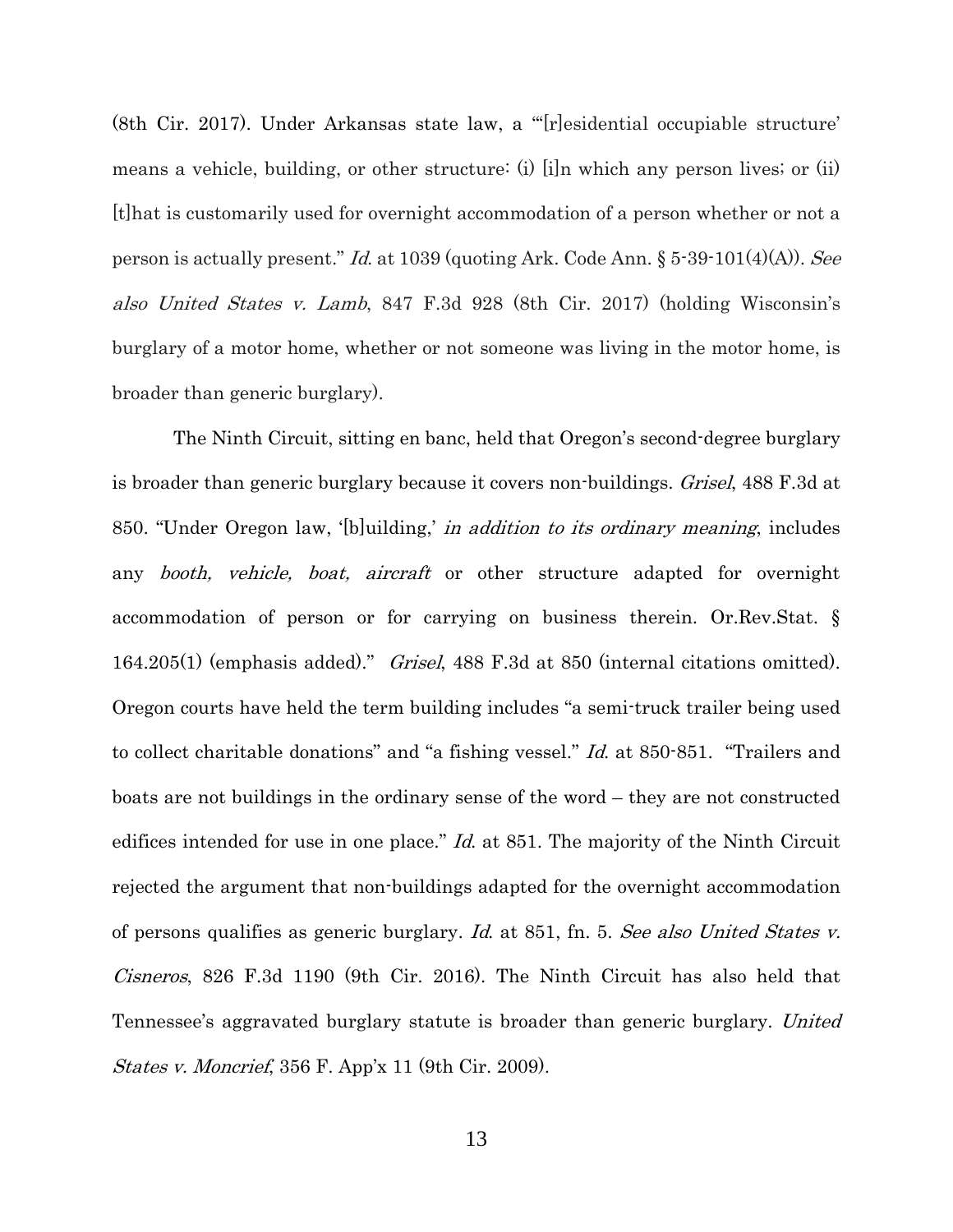Besides *Spring*, the only other case to hold generic burglary includes vehicles and moveable enclosures is *Smith v. United States*,  $\_$  F.3d  $\_$ , 2017 WL 6350072 (7th Cir. Dec. 13, 201[7](#page-20-0)).<sup>7</sup> Smith is the only case post- Shepard, Nijhawan, Duenas-Alvarez, Descamps, and Mathis, to conclude this Court must have intended to include mobile locations in the definition of generic burglary. To reach its conclusion in *Smith*, the Seventh Circuit panel relies entirely on *Spring* and Judge Sutton's dissent in *Stitt*. Smith concludes this Court in Taylor, and all of its subsequent cases, did not mean what it said when it specifically excluded vehicles and moveable enclosures from generic burglary. The court in *Smith* held that this Court "did not grapple with all enclosed spaces that people may call home," therefore, the Seventh Circuit felt free to construct its own definition. Smith, 2017 WL 6350072, at \*4.

#### IV. This case is a poor vehicle to resolve the question presented.

Even if this Court were to conclude *Smith* creates a circuit split on this issue, Stitt is not the case to resolve the issue.<sup>[8](#page-20-1)</sup> Assuming for argument's sake this Court were to adopt the government's expanded definition of generic burglary, Tennessee's aggravated burglary statute is still overbroad and cannot be an ACCA predicate.

Tennessee's aggravated burglary statute cannot categorically qualify as a violent felony under the ACCA because the conviction can be based on reckless

 $\overline{a}$ 

<span id="page-20-0"></span><sup>7</sup> This case was decided after the government filed its petition for certiorari.

<span id="page-20-1"></span><sup>&</sup>lt;sup>8</sup> A petition for a writ of certiorari in *Smith* was filed on January 17, 2018. Supreme Court No. 17-7517.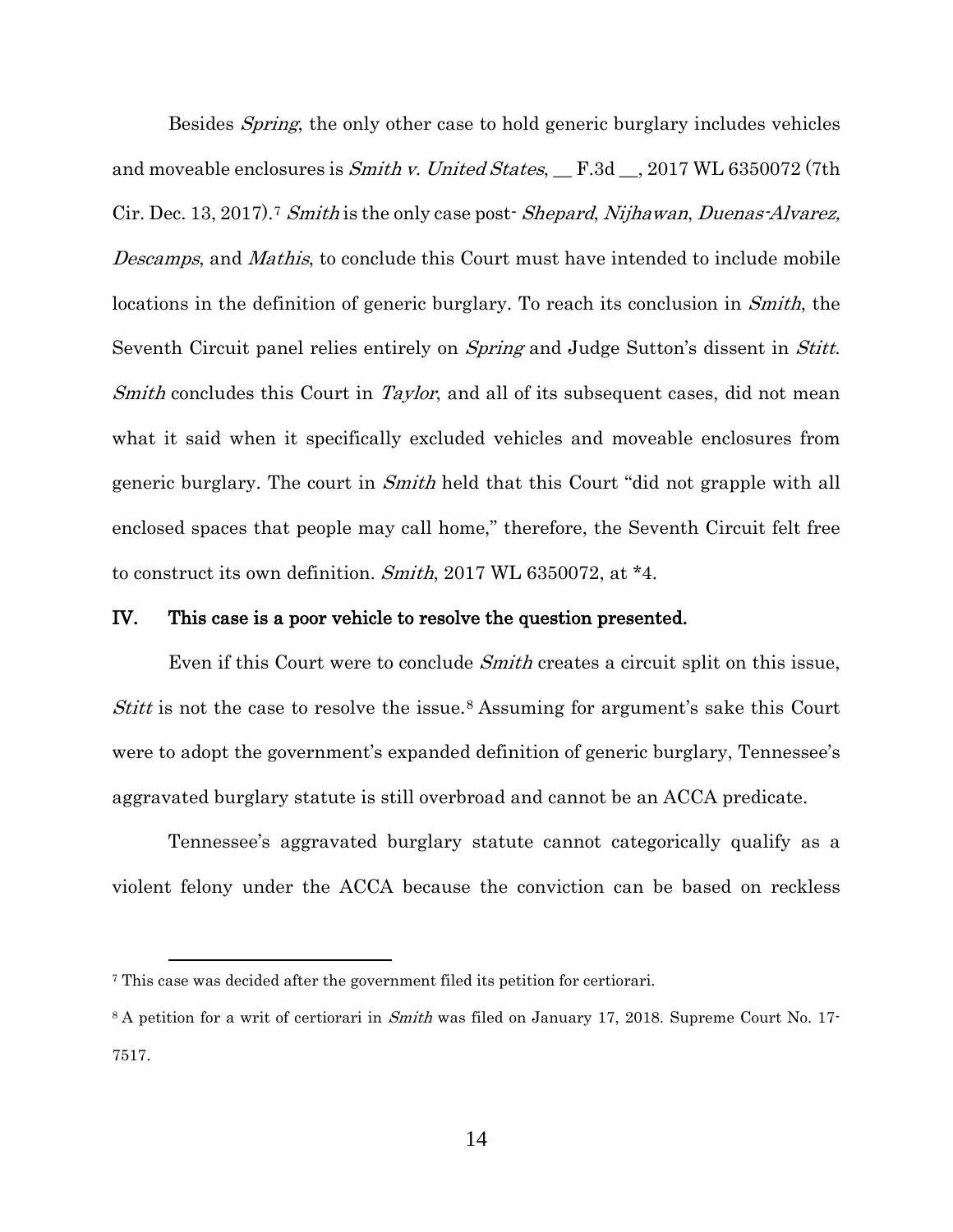conduct. See Begay v. United States, 553 U.S. 137, 145 (2008) (negligent or reckless conduct is not sufficient to qualify as a violent felony; the ACCA punishes purposeful, violent and aggressive conduct). See also Leocal v. Ashcroft, 543 U.S. 1, 13 (2004) (strict liability of DUI statute precludes statute from qualifying as a crime of violence); Jones v. United States, 689 F.3d 621, 626 (6th Cir. 2012) (reckless conduct does not qualify as an ACCA predicate).

"Aggravated burglary [in Tennessee] occurs when a person enters a habitation without the effective consent of the property owner and commits or attempts to commit a felony, theft, or assault." State v. Adams, No. M1998-00468-CCA-R3-CD, 1999 WL 1179580, at \*6 (Tenn. Crim. App. Dec. 15, 1999) (citing Tenn. Code. Ann. §§  $39-14-402(a)(3)-403(a)$ . The statute does not require a mental state for entering the habitation. *State v. Snipes*, No. W2011-02161-CCA-R3-CD, 2013 WL 1557367, \*9 (Tenn. Crim. App. Apr. 12, 2013) ("burglary statute is silent regarding the required mens rea").

Under Tennessee law, "[w]hen a specific mental state is not given as an element of an offense and is not plainly dispensed with in the offense, the [s]tate must at least prove that the defendant acted recklessly." Adams, 1999 WL 1179580, at \*6. Tenn. Code Ann. § 39-11-301(c) states that "[i]f the definition of an offense within this title does not plainly dispense with a mental element, intent, knowledge or recklessness suffices to establish the culpable mental state."

Moreover, a review of Tennessee's pattern jury instruction for aggravated burglary, the statutes at issue, and the relevant case law, it is clear a mens rea is not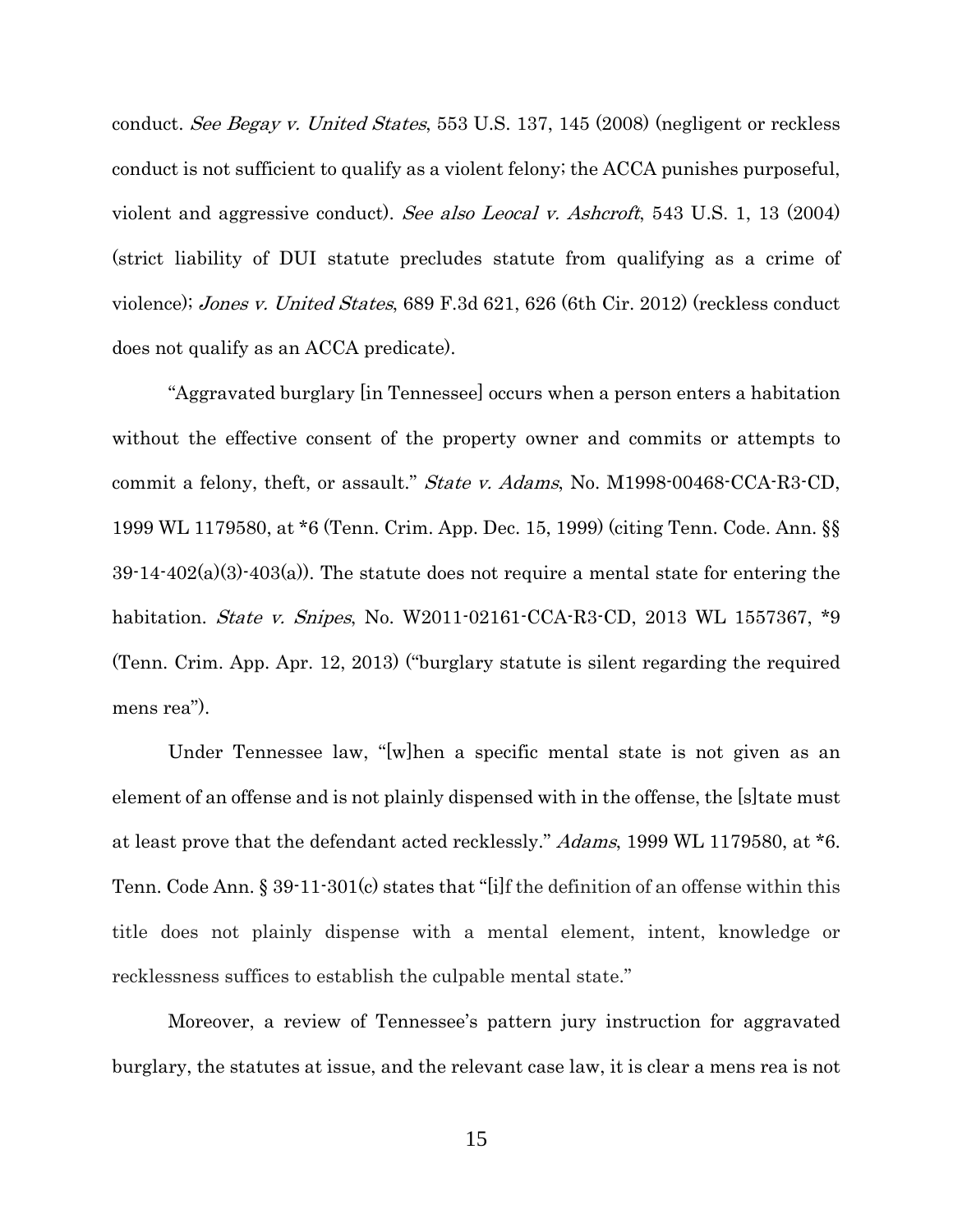an element that must be pled with specificity. See State v. Anderson, No. E2014- 00661-CCA-R3-CD, 2015 Tenn. Crim. App. LEXIS 538, at \*55 (Tenn. Crim. App. June 29, 2015), appeal denied, 2015 Tenn. LEXIS 993 (Tenn., Nov. 24, 2015) ("The trial court properly instructed the jury that the elements of aggravated burglary are: (1) that the Defendant entered a habitation or any portion thereof; (2) that the Defendant entered with the intent to commit a theft; (3) that the Defendant acted without the effective consent of the owner; and (4) that the Defendant acted either intentionally, knowingly, or recklessly."). See also Tennessee's pattern jury instruction 14.02.

Because a conviction for aggravated burglary in Tennessee does not categorically require purposeful or intentional conduct when entering the habitation, it is not a qualifying predicate offense under the ACCA even if this Court were to adopt the government's expanded generic definition to include vehicles adapted for overnight accommodations.

#### **CONCLUSION**

For the foregoing reasons, the petition for a writ of certiorari should be denied.

Respectfully submitted,

STEPHEN NEWMAN Federal Public Defender

/s/ Timothy C. Ivey TIMOTHY C. IVEY Counsel of Record